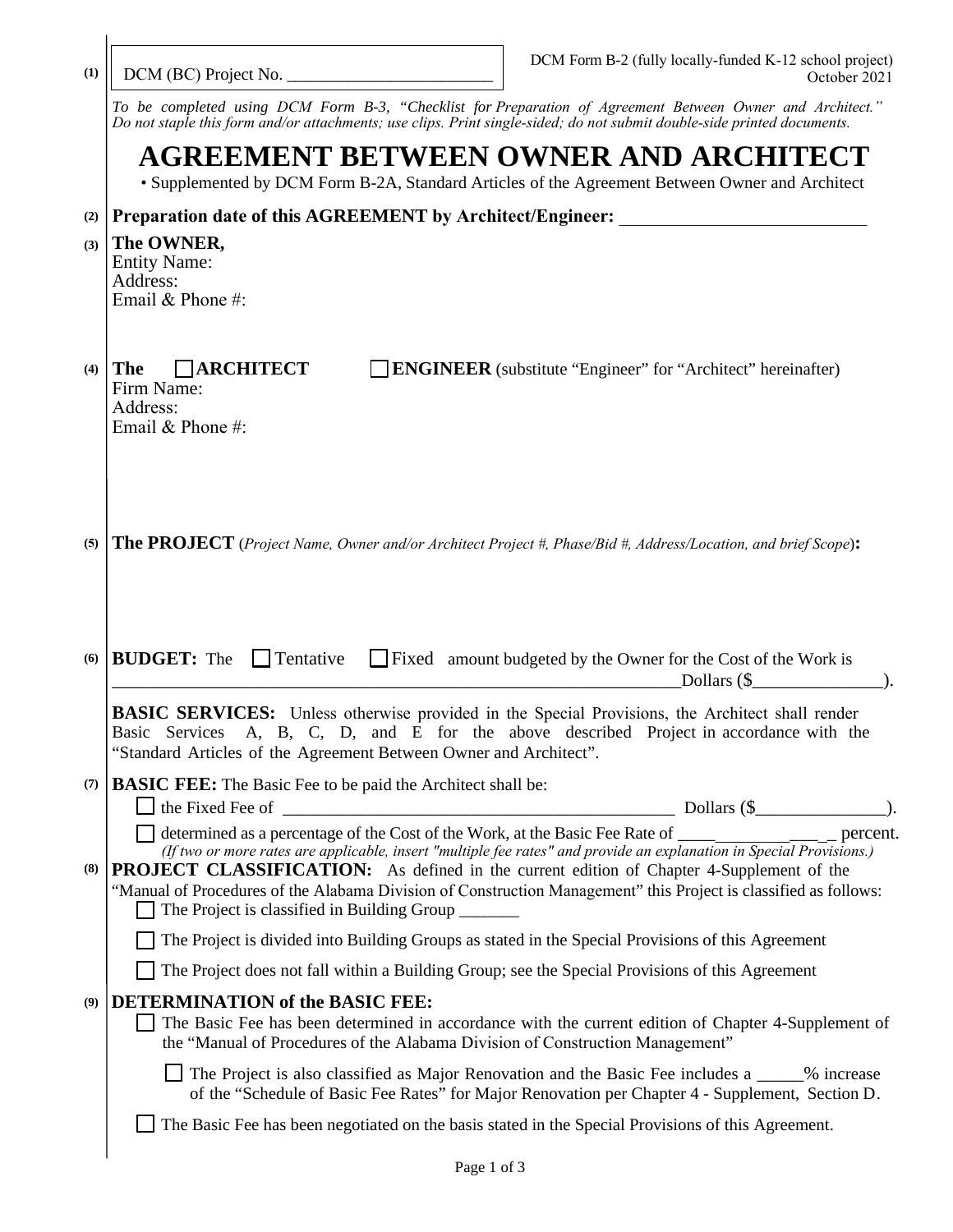## **(10) TIME PERIODS of the AGREEMENT:**

- **a.** Pursuant to Standard Article 9, the Architect may terminate the Agreement if the Project is postponed or delayed by the Owner for more than \_\_\_\_\_\_\_\_\_ months.
- **b.** The Design Schedule of Standard Article 11: \_\_\_\_\_\_\_\_\_calendar days for Schematic Drawings;

\_\_\_\_\_\_calendar days for Preliminary Drawings

\_\_\_\_\_\_calendar days for Final Drawings.

## **(11) TERM:** The term of the Agreement shall be for a period of

ccommencing upon receipt of all requisite signatures and ending on (specific date required)

**STANDARD ARTICLES:** By reference, the current edition of "Standard Articles of the Agreement Between Owner and Architect" (DCM Form B-2A) is incorporated herein as the terms, conditions, and requirements of this Agreement, subject only to such modifications or supplementation of the "Standard Articles" as may be stated as Special Provisions below.

**(12) SPECIAL PROVISIONS** *(includes Special Services and Reimbursable Expenses. Special Services can be a lump sum if negotiated, or a Not-To-Exceed [NTE] amount. If Special Services have an NTE, the NTE and hourly rates must be stated in Special Provisions. Reimbursable Expenses must include an NTE amount in Special Provisions. If Special Provisions are continued in an attachment, identify the attachment below.)***:**